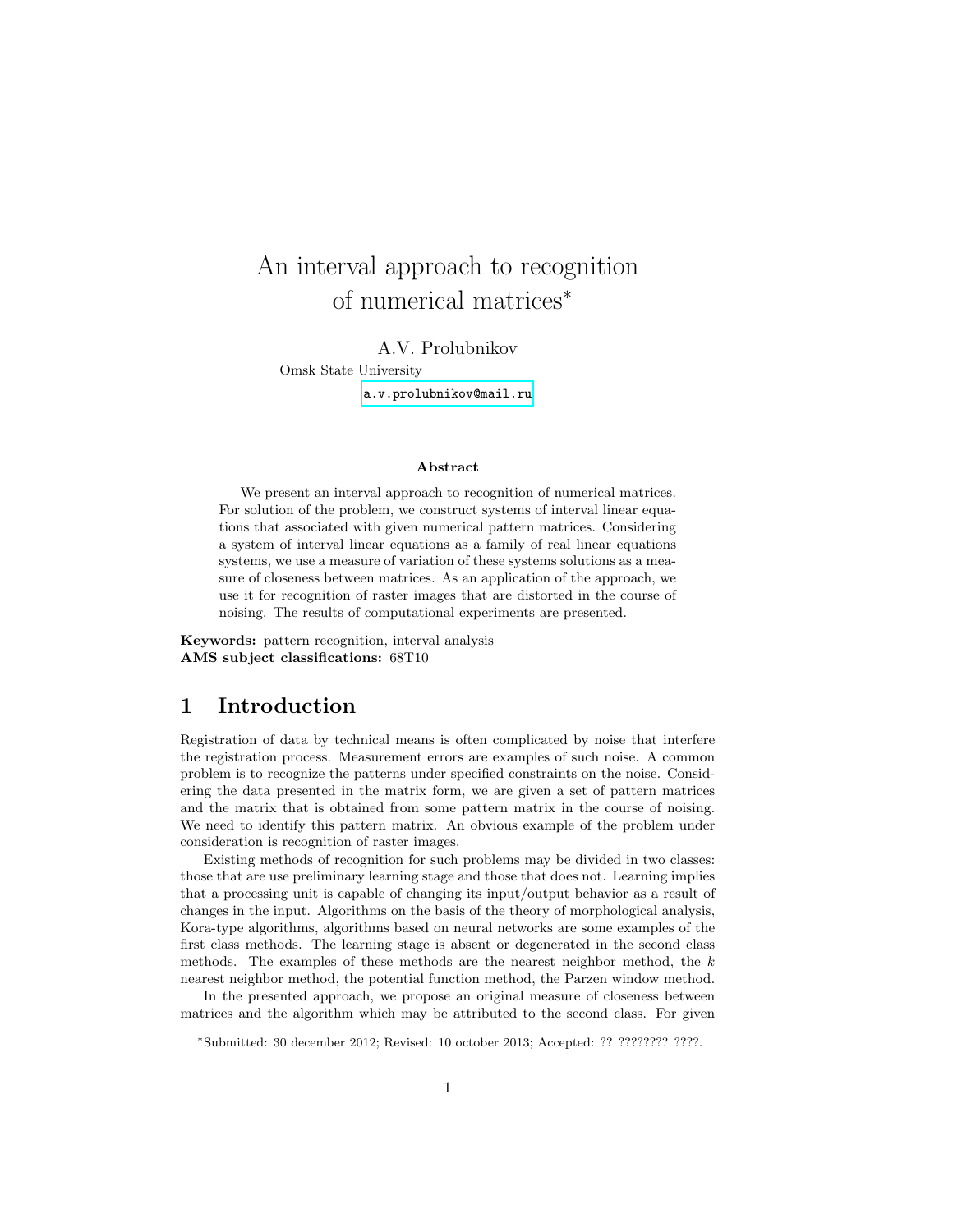input numerical matrices, we construct systems of interval linear equations. Considering an interval system of equations as a set of real systems of equations, we perform recognition by minimizing a measure of variation of the real systems solutions. For estimation of the variation, we use the Lebesgue measure of the united solution sets of the interval linear systems.

# 2 Preliminaries

We use the following notations and definitions throughout the paper.

We use boldface font for intervals, interval vectors and interval matrices. We use a special font to denote input matrices: we denote the k-th pattern matrix as  $A^{(k)}$  and the matrix to be recognized as A,  $a_{ij}^{(k)}$  and  $a_{ij}$  denote elements of these matrices.

For  $A \in \mathbb{R}^{m \times n}$ ,  $A = (a_{ij})$ , we use p-norm  $||A||_p$ :

$$
||A||_p = \left(\sum_{i=1}^m \sum_{j=1}^n |a_{ij}|^p\right)^{1/p},
$$

 $p \in \mathbb{R}, p \geq 1$ . Also we use the vector norm  $||x||_{\infty}$  for  $x \in \mathbb{R}^{n}$ :

$$
||x||_{\infty} = \max_{1 \leq i \leq n} |x_i|.
$$

For  $A \in \mathbb{R}^{m \times n}$ , the matrix norm induced by  $\|\cdot\|_{\infty}$  is denoted as  $\|A\|_{\infty}$ . The norm may be computed as

$$
||A||_{\infty} = \max_{1 \leq i \leq m} \left( \sum_{j=1}^{n} |a_{ij}| \right).
$$

**Definition 1.** Let  $Ax = b$  be an interval linear system of equations,  $A \in \mathbb{R}^{n \times n}$ ,  $b \in \mathbb{R}^n$ . Then the *united solution set* of this system is the set

$$
\Xi(\mathbf{A},\mathbf{b})=\Big\{x\in\mathbb{R}^n\ \Big|\ \exists A\in\mathbf{A},\exists b\in\mathbf{b}:Ax=b\Big\}.
$$

**Definition 2.** A comparison matrix of a matrix  $A \in \mathbb{R}^{n \times n}$  is a matrix  $\langle A \rangle \in \mathbb{R}^{n \times n}$ with elements

$$
\langle A \rangle_{ij} = \begin{cases} |a_{ij}|, & \text{if } i = j, \\ -|a_{ij}|, & \text{if } i \neq j. \end{cases}
$$

**Definition 3.** An *M*-matrix is a matrix  $A \in \mathbb{R}^{n \times n}$  such that it may be presented as  $A = sI - P$ , where P is a non-negative matrix and  $s > \rho(P)$ ,  $\rho(P)$  is a spectral radius of P. A matrix  $A \in \mathbb{IR}^{n \times n}$  is an *interval M-matrix* if every real matrix  $A \in \mathcal{A}$  is an M-matrix.

**Definition 4.** An *H*-matrix is a matrix  $A \in \mathbb{R}^{n \times n}$  such that its comparison matrix is an M-matrix. An *interval H-matrix* is a matrix  $A \in \mathbb{IR}^{n \times n}$  such that every real matrix  $A \in \mathbf{A}$  is an H-matrix.

Let us abbreviate the term interval linear system of equations" as ILSE.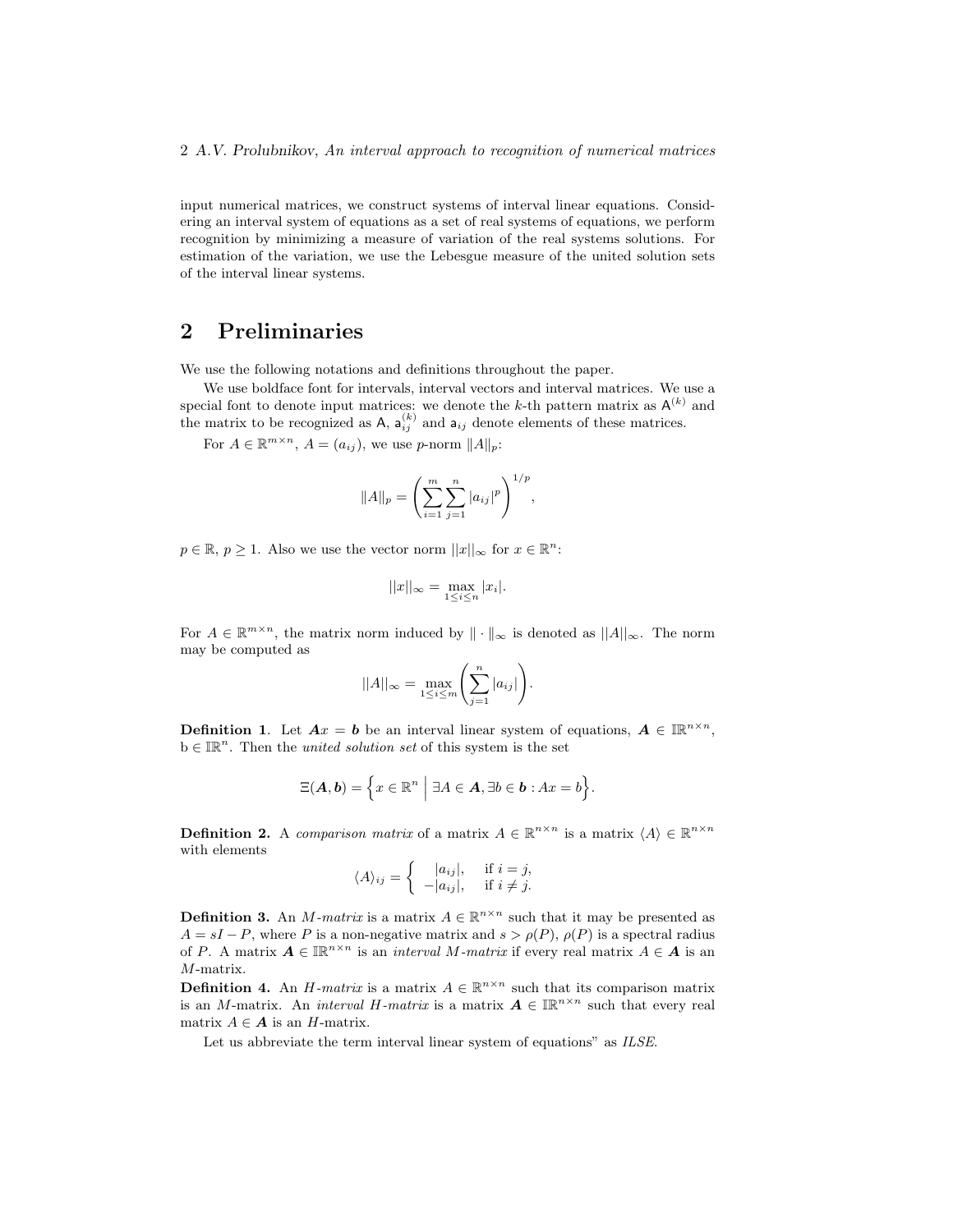# 3 Recognition of numerical matrices using the Lebesgue measure of united solution set of ILSE

## 3.1 General idea

The investigated problem is formulated as follows. We are given a set of  $N$   $n \times n$ matrices  $A^{(1)}, \ldots, A^{(N)} \in \mathbb{R}^{n \times n}$ . The matrix  $A = (a_{ij})$  is obtained from some matrix  $A^{(p)} = (a_{ij}^{(p)})$  in the course of noising,  $p \in \{1, ..., N\}$ . It is known that values of elements of  $\mathsf{A}^{(p)}$  may vary within the intervals  $[\mathsf{a}_{ij}^{(p)} - \Delta, \mathsf{a}_{ij}^{(p)} + \Delta], \Delta \geq 0$   $(i, j = \overline{1, n}).$ We need to identify p.

Without loss of generality, we may assume that the input matrices  $A^{(1)}, \ldots, A^{(N)}$ , A are square. In other case, if the matrices are  $m \times n$ -matrices and  $m \lt n$ , then we append  $n - m$  zero rows to every input matrix, and if  $n < m$ , then we append  $m - n$ zero columns.

For solution of the problem, we use a special measure of closeness between matrices. Suppose we have two matrices  $A, B \in \mathbb{R}^{n \times n}$ ,  $A = (a_{ij})$ ,  $B = (b_{ij})$ . Let us construct an interval matrix C using matrices A and B. Elements  $(C)_{ij}$  of the matrix C are the intervals

$$
(\mathbf{C})_{ij} = [\min\{a_{ij}, b_{ij}\}, \max\{a_{ij}, b_{ij}\}]. \tag{1}
$$

These intervals specify the variations of the matrix B elements that are needed to obtain the matrix A by modifying elements of B.

Assuming that A is obtained from B as a result of noising, we measure aggregate variation of the matrix  $B$  elements by using the Lebesgue measure of the united solution set  $\Xi(C, b)$  for some rigth-hand side vector  $b \in \mathbb{R}^n$ . The Lebesgue measure of this set depends on a mutual disposition of the matrices elements and it depends continuously on their changes. We use the Lebesgue measure  $\mu(\Xi(C, b))$  as a measure of closeness  $\delta_{\Xi}(A, B)$  between the matrices A and B:

$$
\delta_{\Xi}(A,B) = \mu(\Xi(C,b)).
$$

The less the value of  $\delta_{\Xi}(A, B)$ , the closer A to B.

If A is the matrix that was obtained from the pattern matrix  $A^{(p)}$  during the course of noising and if elements of the matrix  $A^{(p)}$  have been varied in some restricted intervals during the process, then the value of the measure will be small enough to recognize  $A^{(p)}$  from the other candidates. Assuming this, we use the heuristic

$$
p = \arg\min_{k} \delta_{\Xi}(\mathbf{A}, \mathbf{A}^{(k)})
$$
\n(2)

for recognition.

The set  $\Xi = \Xi(C, b)$  is a union of not more than  $2^n$  polyhedrons [?]. These polyhedrons are intersections of  $\Xi$  with orthants of  $\mathbb{R}^n$ . The problem of description of this set has an exponential computational complexity by itself, so the computation of the Lebesgue measure of Ξ also has an exponential complexity. Thereby we just estimate the Lebesgue measure of Ξ. We do this by computing the Lebesgue measure of some approximation of the interval hull  $\Box \Xi$  of this set. An interval hull  $\Box \Xi$  is a box such that  $\Xi \subset \Xi \Xi$  and  $\Xi \subseteq W$  for every box W such that  $\Xi \subset W$ .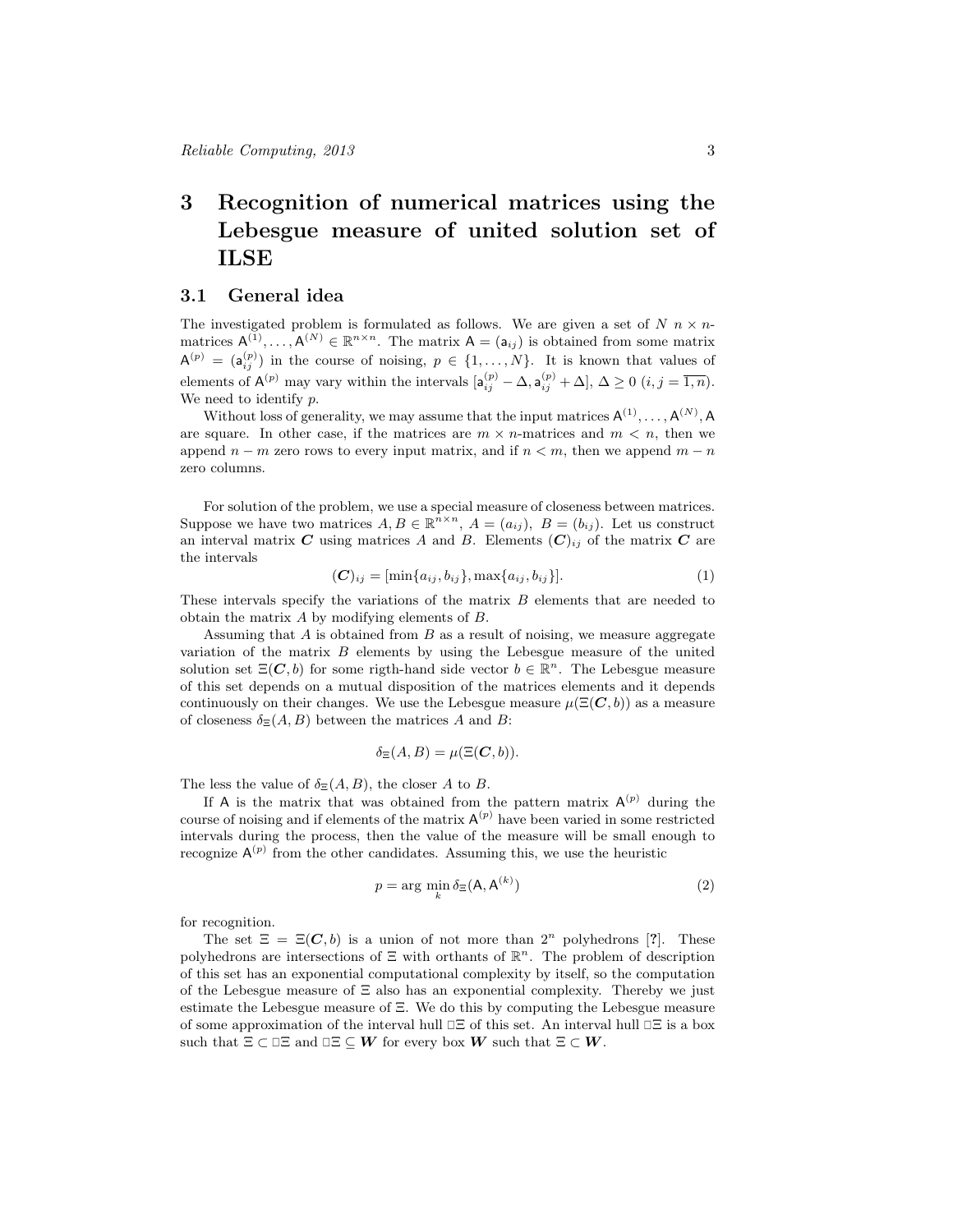### 4 A.V. Prolubnikov, An interval approach to recognition of numerical matrices

Let  $\boldsymbol{X} = ([\underline{x}_1, \overline{x}_1], \ldots, [\underline{x}_n, \overline{x}_n])^\top$  be an approximation of  $\square \Xi$  that was obtained using some interval algorithm Encl. X is a box such that  $\exists \subseteq X$ . The Lebesgue measure  $\mu$  of  $\boldsymbol{X}$  is computed as

$$
\mu(\mathbf{X})=(\overline{x}_1-\underline{x}_1)\cdot\ldots\cdot(\overline{x}_n-\underline{x}_n).
$$

For every  $k \in \{1, ..., N\}$ , let us construct matrices  $\mathbf{C}^{(k)}$  according to (1) and taking A as A and  $A^{(k)}$  as B. The following natural suggestion is a base for the further presented recognition algorithm: for some right-hand side vector  $b \in \mathbb{R}^n$ , the less the variation of solutions of the real systems that give  $C^{(k)}x = b$ , the more likely that A was obtained from the pattern matrix  $A^{(k)}$ .

The presented algorithm is a nearest neighbor algorithm that uses measure of closeness  $\delta_{\Xi}$  as a distance between matrices. Denoting an approximation of  $\Xi^{(k)}$  as  $\mathbf{X}^{(k)}$ , we formulate the recognition algorithm:

#### The algorithm for recognition of numerical matrices

**Input:** the pattern matrices  $A^{(1)}, \ldots, A^{(N)}$  and the matrix A that was obtained from some pattern matrix in the course of noising.

Output: index p of one of the pattern matrices as a result of recognition.

**1.** For  $A^{(k)}$  and A, obtain  $C^{(k)}$  according to (1),  $k = \overline{1, N}$ .

**2.** Using an algorithm *Encl*, compute  $\mathbf{X}^{(k)}$ ,  $k = \overline{1, N}$ .

**3.** Find p such that  $p = \arg \min_{k} \mu(\mathbf{X}^{(k)})$ .

# $3.2 \quad$  Modifications of the matrices  $C^{(k)}$

To perform recognition efficiently, we do the following modifications of input matrices. First, we increase every element of every input matrix by the same value  $v(v > 0)$ :

$$
\mathsf{a}_{ij} := \mathsf{a}_{ij} + v, \ \mathsf{a}_{ij}^{(k)} := \mathsf{a}_{ij}^{(k)} + v,\tag{3}
$$

 $k = \overline{1, N}$ . The transformations (3) preserve distance between elements in different positions of a single matrix and preserve distance between elements in the same positions of two different matrices too. Thus, these transformations preserve all of the input information that we may use for recognition purposes.

As a result of this modification, we decrease the ratio  $\Delta/|\mathsf{a}_{ij}^{(k)}|$  for elements of the matrices. The ratio  $\Delta/|\mathsf{a}_{ij}^{(k)}+v|$  decreases with growth of v. Such a decreasing is necessary for the next reason. If the value  $\Delta$  is greater or equal to absolute values of the pattern matrices elements, then, for  $C \in \mathbb{C}^{(k)}$ , the vectors  $x = C^{-1}e$  may differ so much that we cannot take any decision analysing distances between them. But if the radius  $\Delta$  is small enough with respect to moduli of pattern matrices elements, then we often may take such a decision.

For example, in matrices of black-and-white images, white pixels are encoded as 1's and black pixels are encoded as 0's. If some pixels of the pattern image are inverted in the course of noising, then  $\Delta$  is greater or equal than every element of the input matrices. We cannot perform recognition using our heuristic at this case. But if we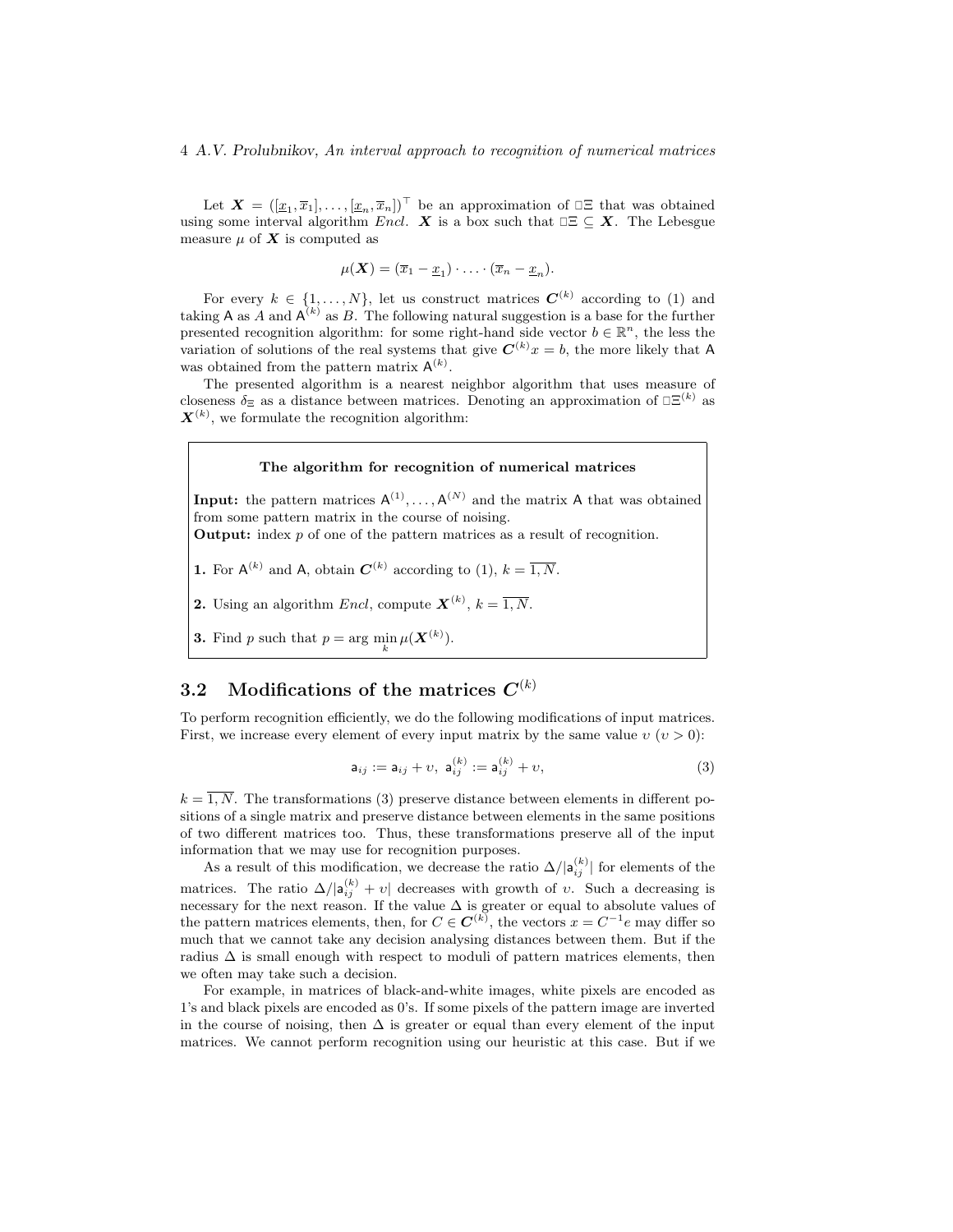modify the input matrices according to (3) using  $v = 10$  and having  $\Delta/|\mathsf{a}_{ij}^{(k)} + v| \leq 0.1$ as a result, then we obtain efficient recognition.

Transformations (3) of the input matrices are equivalent to the transformations of the interval matrices  $C^{(k)}$ :

$$
C^{(k)} := C^{(k)} + vE,
$$
\n(4)

where **E** is a matrix with elements  $(E)_{ij} = [1, 1], i, j = \overline{1, n}.$ 

As a result of the second modification of the matrices  $\mathbf{C}^{(k)}$ , we have diagonally dominant matrices  $C^{(k)}$ . The diagonal dominance is needed for obtaining the enclosures  $X^{(k)}$  using the interval Gauss-Seidel method.

Let  $\mathbf{D} \in \mathbb{IR}^{n \times n}$  be a diagonal matrix with elements  $(\mathbf{D})_{ii} = [d, d], i = \overline{1, n}$ , where

$$
d = 2 \max \left\{ \max_{i=\overline{1,n}} \left( \sum_{j \neq i} |a_{ij}| \right), \max_{i=\overline{1,n}} \left( \sum_{j \neq i} |a_{ij}^{(1)}| \right), \dots, \max_{i=\overline{1,n}} \left( \sum_{j \neq i} |a_{ij}^{(N)}| \right) \right\}.
$$

Taking such d, we modify the matrices  $\mathbf{C}^{(k)}$ :

$$
C^{(k)} := C^{(k)} + D.
$$
 (5)

## 3.3 Choice of a right-hand side vector of ILSE

For the interval system of equations  $\mathbf{C}x = \mathbf{b}$ , the right-hand side **b** is a vector that defines the set  $\Xi(C, b)$  for a given matrix C. The choice of b is important to efficiency of the presented algorithm. We choose a real vector as a right-hand side vector. Such selection of  **allows us to obtain more precise enclosures of the united solution sets,** because it decreases the distance between  $\Xi(C, b)$  and  $\square \Xi(C, b)$  [?].

If the right-hand side  $\boldsymbol{b}$  is a real vector  $\boldsymbol{b}$ , then

$$
\Xi(\boldsymbol{C},b) = \Big\{ x \in \mathbb{R}^n \ \Big| \ \exists C \in \boldsymbol{C} : Cx = b \Big\}.
$$

As a result of the transformation (5), the matrices  $C^{(k)}$  become invertible, i.e., every  $C \in \mathbb{C}^{(k)}$  becomes an invertible matrix. For an invertible matrix  $\mathbb{C}$ , we have

$$
\Xi(\boldsymbol{C},b) = \left\{ C^{-1}b \mid C \in \boldsymbol{C} \right\}.
$$

Let us consider the set  $\Xi(C, b)$  as the image of the set of real matrices C.  $\Xi(C, b)$  is the image of the mapping  $L_b$ :

$$
L_b: \mathbf{C} \to \Xi(\mathbf{C}, b),
$$

$$
L_b(C) = C^{-1}b
$$

for  $C \in \mathbb{C}$ . If we denote elements of  $C^{-1}$  as  $\sigma_{ij}$ , then, for the *i*-th component of some  $x \in \Xi(\mathbf{C}, b)$ , we have

$$
x_i = \sum_{j=1}^n \sigma_{ij} b_j = \sum_{j=1}^n \left( \frac{C_{ji}}{\det C} \right) b_j,
$$

where  $C \in \mathbb{C}$  such that  $x = C^{-1}b$ ,  $C_{ji}$  are cofactors of elements of C. Thus, the vector b components are weights of  $C^{-1}$  columns that we use to obtain components of x.

These considerations give us another condition on a right-hand side vector of the interval linear systems of equations that we construct: all of the components of the right-hand side vector must be equal to each other. So, if we use the vector  $e =$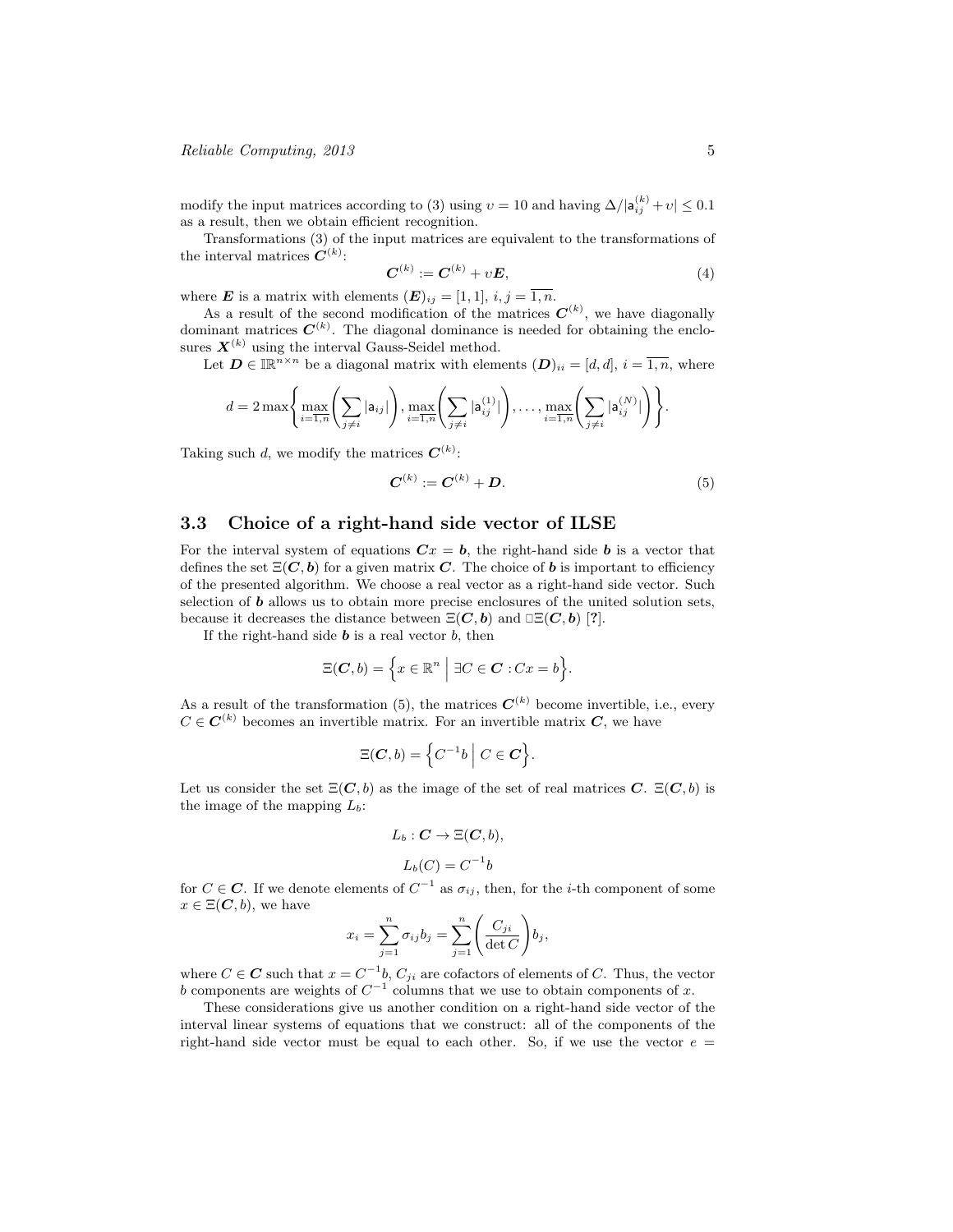$(1, \ldots, 1)$ <sup>T</sup> as a right-hand side vector, then components of x are equally dependent on all of cofactors of  $C$ , i.e., the components are equally dependent on every element of the matrix.

It is not so if we choose a vector with non-equal components as a right-hand side vector. For example, if the unit vector  $e_i$  of a standard basis in  $\mathbb{R}^n$  is chosen for this purpose, then

$$
x = \frac{1}{\det C} \left( C_{1i}, \dots, C_{ni} \right)
$$

for  $x \in \Xi(\mathbf{C}, e_i)$ ,  $x = L_{e_i}(C)$ . At this case, elements of the *i*-th column of C have no impact on the values  $C_{1i}, \ldots, C_{ni}$ . As a result, components of x are not equally dependent on every element of the matrix C.

The elements of C are specified by elements of input matrices. We proceed from the presupposition that all of input matrices elements should be equally accounted in the process of recognition. So we consider the systems of interval linear equations of the form  $\mathbf{C}^{(k)}x = e$ .

## 3.4 Estimation of ILSE solution sets

For the matrix  $C^{(k)}$  that is obtained using (1) and subjected to transformations (4) and (5), the comparison matrix  $\langle C^{(k)} \rangle$  is an M-matrix, i.e.,  $C^{(k)}$  is an H-matrix. If we use the interval Gauss-Seidel method to compute  $\mathbf{X}^{(k)}$ , then every sufficiently large box will be improved in the process of its iteration [?]. Thus, taking sufficiently large box as an initial approximation, we may compute the enclosures  $\mathbf{X}^{(k)}$  of the sets  $\mathbf{\Xi}^{(k)}$ . For this purpose, we take the box  $\boldsymbol{W} = ([-w, w], \dots, [-w, w])^{\top} \in \mathbb{IR}^n$  which contains all of the solutions sets  $\Xi^{(k)}$  for some  $w > 0$ .

Without any restriction we may assume that all elements of every matrix  $C \in \mathbb{C}^{(k)}$ are positive. In other case, we may perform the preliminary transformations (4) with  $v_0 > 0$  such that  $v_0$  is greater than module of every negative element of A and  $A^{(k)}$ for  $k = \overline{1, n}$ .

As a result of (5), every  $C \in \mathbf{C}^{(k)}$  is diagonally dominant. For  $C \in \mathbf{C}^{(k)}$ , let

$$
R_i(C) = c_{ii} - \sum_{j \neq i} c_{ij}, \ R_*(C) = \min_{1 \leq i \leq n} R_i(C).
$$

We have [?]

$$
||C^{-1}||_{\infty} \le \frac{1}{R_*(C)}.
$$

By (4) and (5), we have  $R_*(C) \ge (n-1)v$ , so

$$
||C^{-1}||_{\infty} \le \frac{1}{(n-1)v}.
$$

If  $x = C^{-1}e \in \Xi^{(k)}$ , then

$$
||x||_{\infty} \leq ||C^{-1}||_{\infty}||e||_{\infty},
$$

i.e.,

$$
||x||_{\infty} \le \frac{1}{(n-1)\nu}.\tag{6}
$$

The value at the right-hand side of (6) allows us to do the choice of the initial approximation W for the interval Gauss-Seidel method. We take  $w = 1/((n-1)v)$  for the box W.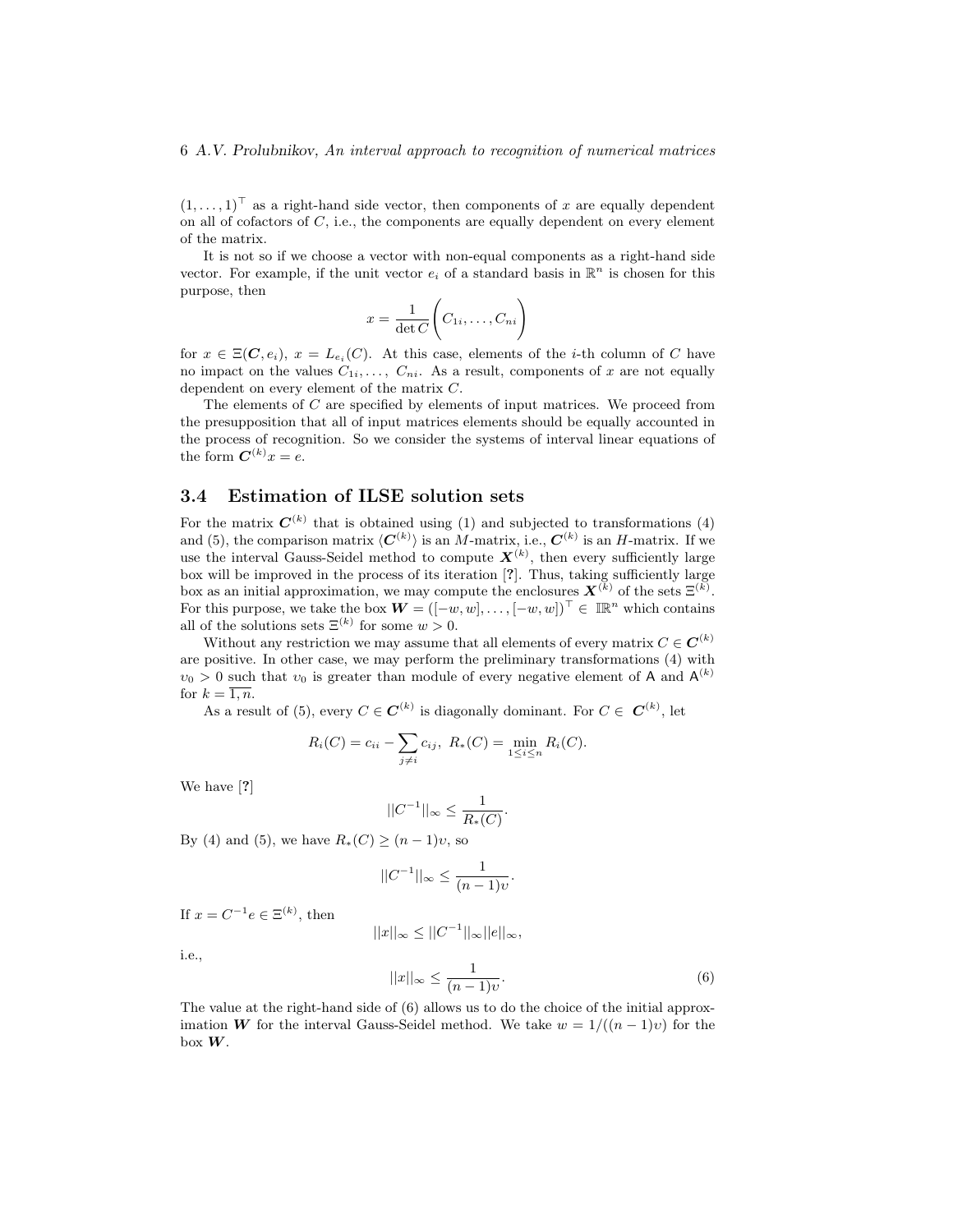As it follows from  $(6)$ , a large growth of  $v$  may lead to an inappropriate decreasing of values  $||x||_{\infty}$  for  $x \in \mathbb{E}^{(k)}$ . As a result of such a decreasing, we may have a situation when the Lebesgue measures of the enclosures  $\mathbf{X}^{(k)}$  do not reflect any specificity of pattern matrices. As diagonal dominance becomes excessively large, the values  $\mu(\mathbf{\Xi}^{(k)})$ may become too small. At this case, comparison of the values  $\mathbf{X}^{(k)}$  will not give us good recognition. Such decreasing is not admissible due to computational errors of the enclosure methods we may use. For efficient recognition, we need a rather large deviation of the value  $\mu(\bm{X}^{(p)})$  from the other values  $\mu(\bm{X}^{(k)})$ . When we perform our computational experiments, we take  $v = 10 a$ , where  $a = \max |a_{ij}^{(k)}|, i, j = \overline{1,n}$ ,  $k = \overline{1, N}.$ 

## 3.5 Computational complexity

The complexity of the presented algorithm depends on the enclosure method we use and it is equal to  $O(N \cdot cmpl(End, n))$ , where  $cmpl(End, n)$  is a computational complexity of the algorithm Encl which we use to obtain the enclosures  $\mathbf{X}^{(k)}$ . If  $cmpl(Encl, n) = O(n^2)$ , then we get an algorithm with the lowest order of complexity among the algorithms that may be designed for solution of the considered problem: since every procedure that processes elements of  $n \times n$ -matrix has overall complexity that is not less than  $O(n^2)$ , the computational complexity of any algorithm for solution of the problem is not less than  $O(n^2)$ .

If we use the interval Gauss-Seidel method, denote it as GS, then computational complexity of the algorithm is equal to  $O(N \cdot cmpl(GS, n)) = O(N \cdot N_{GS} \cdot n^2)$ , where  $N_{GS}$  is a number of the interval Gauss-Seidel iterations we perform. We take  $N_{GS} = 20$ for computational experiments.

# 4 Computational experiments

At the two first computational experiments that we perform, we investigate the heuristic efficiency in application to recognition of digits images. The images we use are presented in black-and-white and grayscale modes. They have resolution  $20 \times 20$ ,  $35 \times 35$ ,  $50 \times 50$  and  $100 \times 100$  pixels. We have done our experiments for Times New Roman, Arial and Courier New fonts and for the font that is presented in the Figure 1. As the experiments show, the last font is the most difficult for recognition. We use it in the first and in the second experiment we perform.

The element  $a_{ij}^{(k)}$  of a pattern image matrix  $A^{(k)}$  may take one of the two values:

$$
\mathbf{a}_{ij}^{(k)} = \begin{cases} c_1, & \text{if pixel at } ij \text{ position is white,} \\ c_2, & \text{if pixel at } ij \text{ position is black.} \end{cases}
$$

If the images are black-and-white, then  $c_1 = 1$  and  $c_2 = 0$ . If they are grayscale, then  $c_1$  and  $c_2$  may take any two values in the range of 0 to 255.

Figure 1: Pattern images of digits.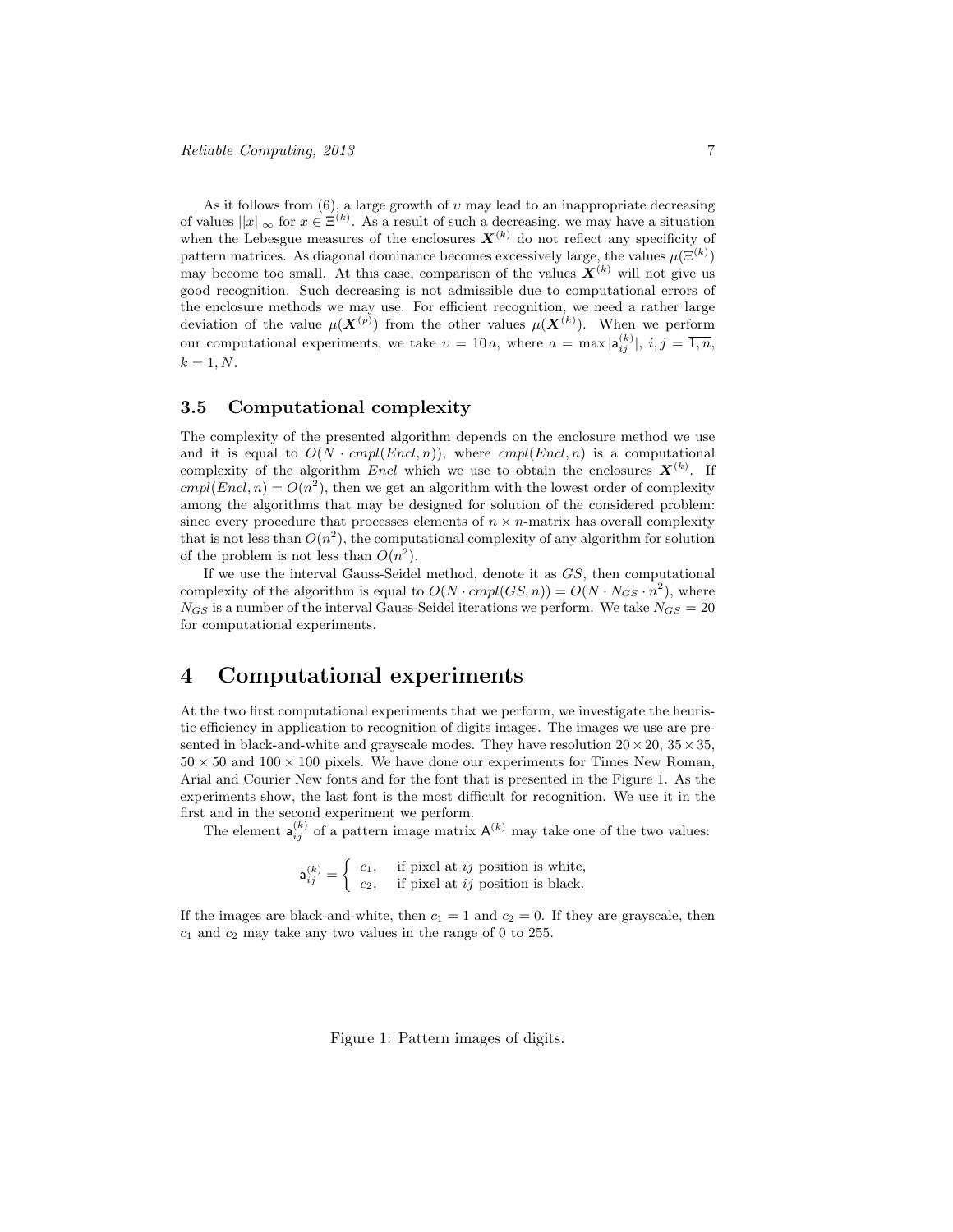#### 8 A.V. Prolubnikov, An interval approach to recognition of numerical matrices

Suppose we have black-and-white images. Let us take some  $Q \in [0, 100]$  as a level of noise. The value of Q specifies a percent of pixels subjected to noise. We noise the pattern image doing the following modification of its pixels. For every pixel, we generate a random integer value  $q \in [0, 100]$  using uniform distribution. If  $q \in [0, Q]$ , then we invert pixel, else the pixel stays the same. If we noise image in such a manner for  $Q = 0$ , then we have the initial image as a result of noising. If  $Q = 50$ , then, on average,  $50\%$  of the image pixels are inverted. If  $Q = 100\%$ , then every pixel is inverted in the course of noising. For every ordered pair of pattern matrices  $(A^{(i)}, A^{(j)})$ , we get A noising  $A^{(i)}$  and then try to recognize it. We perform 100 trials for every such a pair of the matrices during the experiment. The recognition efficiency  $P$  is a percent of right choices that we make:

$$
P = \frac{\text{the number of right choices}}{\text{the number of trials}} \times 100.
$$

If the images are presented in a grayscale mode, then we change the value of pixel in predefined interval instead of inverting it.

For the presented algorithm, results of the computational experiments are shown in the Tables 1 and 2 and are illustrated by the graphs in the Figure 2. The Table 1 shows the results of the computations for  $Q \in [31, 50]$ . The Table 2 shows the results of the computations for  $Q = 45\%$  and  $n = 50$ . If  $Q \leq 30\%$ , then the recognition efficiency is not less than 99.9%. Graphs in the Figure 2 show that the recognition efficiency grows as the images resolution grows.

| $n\backslash Q$                | 31      | 32      | 33   | 34   | 35   | 36   | 37   | 38   | 39   | 40   |
|--------------------------------|---------|---------|------|------|------|------|------|------|------|------|
| 20                             | 99.6    | 99.6    | 99.4 | 99.2 | 99   | 98.6 | 98   | 97.3 | 96   | 95   |
| 35                             | 99.9    | 100     | 100  | 99.8 | 99.8 | 99.7 | 99.5 | 99.4 | 99   | 98.3 |
| 50                             | 100     | 100     | 100  | 100  | 100  | 100  | 99.9 | 99.9 | 99.8 | 99.7 |
| 100                            | $100\,$ | 100     | 100  | 100  | 100  | 100  | 100  | 100  | 100  | 100  |
| $\overline{Q}$<br>$n\setminus$ | 41      | 42      | 43   | 44   | 45   | 46   | 47   | 48   | 49   | 50   |
| <b>20</b>                      | 93.3    | 90.7    | 88.1 | 84.1 | 79.9 | 75.3 | 69.2 | 63.1 | 57   | 49.7 |
| 35                             | 97.5    | 96.6    | 94.5 | 91   | 87.2 | 82.2 | 76.2 | 67.9 | 60.1 | 49.4 |
| 50                             | 99.5    | 99.3    | 98.4 | 97.3 | 95.2 | 90.6 | 84   | 74.6 | 62.7 | 49.9 |
| 100                            | $100\,$ | $100\,$ | 100  | 99.9 | 99.7 | 99.1 | 97.2 | 99.1 | 75.1 | 50.7 |

Table 1: The recognition efficiency P for the test images  $(Q \in [31, 50])$ .

The recognition efficiency of the presented algorithm is not any worse than the one for well-known algorithms. Thus, for Kora, R-method, TEMP and CORAL algorithms,  $P = 80\%$  when  $Q = 43\%$ , the algorithm based on monochrome morphology has  $P = 80\%$  when  $Q = 45\%$  [?, ?]. For neural networks algorithms, the recognition efficiency P is not greater than 90% when  $Q \geq 46\%$  for the similar experiment with letter images [?] that we also have performed. If we use an appropriate resolution, then the presented heuristic gives equal or greater recognition efficiency.

Also, we have compared the recognition efficiency of the heuristic (2) with the one of the other two natural heuristics that may be used for recognition of numerical matrices. The heuristics are

$$
p = \arg\min_{k} \rho_1(\mathbf{A}, \mathbf{A}^{(k)})
$$
\n(7)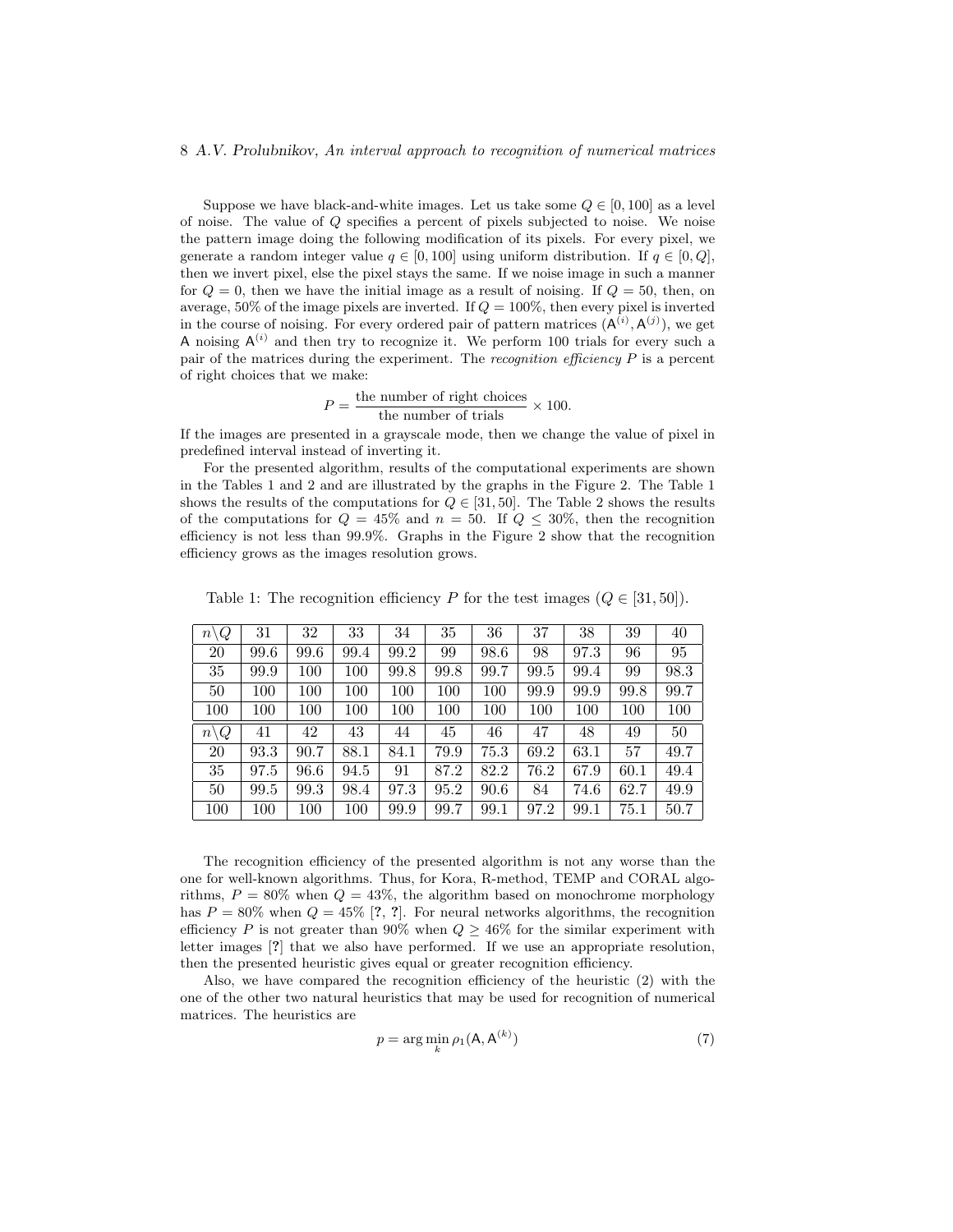Table 2: The results of the recognition tests for the level of noise  $Q = 45\%$ ,  $n = 50$ . *ij*-th entry of the table is equal to the recognition efficiency for the experiment with the ordered pair  $(A^{(i)}, A^{(j)})$ , where  $A^{(i)}$  is the numerical matrix that is corresponds to digit i  $(i, j = \overline{0, 9})$ .

| i<br>$\Delta$  | 0   |    | 2   | 3   | 4  | 5  | 6   | 7  | 8   | 9  |
|----------------|-----|----|-----|-----|----|----|-----|----|-----|----|
| $\theta$       |     | 97 | 92  | 100 | 91 | 86 | 96  | 94 | 85  | 97 |
| 1              | 98  |    | 98  | 98  | 98 | 98 | 94  | 92 | 98  | 99 |
| $\overline{2}$ | 94  | 94 |     | 94  | 99 | 97 | 100 | 96 | 98  | 89 |
| 3              | 99  | 96 | 96  |     | 97 | 96 | 97  | 91 | 100 | 95 |
| 4              | 100 | 93 | 99  | 96  |    | 92 | 99  | 99 | 93  | 95 |
| 5              | 94  | 97 | 95  | 97  | 93 |    | 94  | 99 | 90  | 96 |
| 6              | 96  | 93 | 100 | 95  | 97 | 94 | --  | 95 | 99  | 98 |
| 7              | 99  | 99 | 99  | 91  | 98 | 96 | 96  |    | 99  | 99 |
| 8              | 76  | 92 | 93  | 96  | 89 | 84 | 92  | 97 |     | 94 |
| 9              | 96  | 97 | 93  | 89  | 94 | 95 | 98  | 97 | 96  |    |

Figure 2: The growth of recognition efficiency for growing image resolution.

and

$$
p = \arg\min_{k} \rho_2(\mathsf{A}, \mathsf{A}^{(k)}),\tag{8}
$$

where  $\rho_1 = ||A - A^{(k)}||_1$  and  $\rho_2 = ||A - A^{(k)}||_2$ . First, consider the heuristic (8).

Let  $S$  be a percent of the recognition problems for which the heuristic  $(8)$  does not gives the right solution, while we can obtain it using the heuristic (2). It is may be seen that if the values  $c_1$  and  $c_2$  become closer to each other and the radius  $\Delta$  grows, then the value of S grows.

In the experiments for the evaluation of  $S$ , we use the same set of the pattern images as we have used previously but the images are presented now in a grayscale mode with the values  $c_1 = 110$  and  $c_2 = 120$ . The Table 3 shows the values of S, which we have obtain for different values of  $\Delta$ . The Table 4 shows a growth of S for  $c_1 = 119$  and  $c_2 = 120$ . The percent S has a tendency to growth as the radius  $\Delta$ grows, if only the value of  $|c_1 - c_2|$  is rather small comparing to  $\Delta$ .

Note that the algorithm we have presented is not applicable for recognition of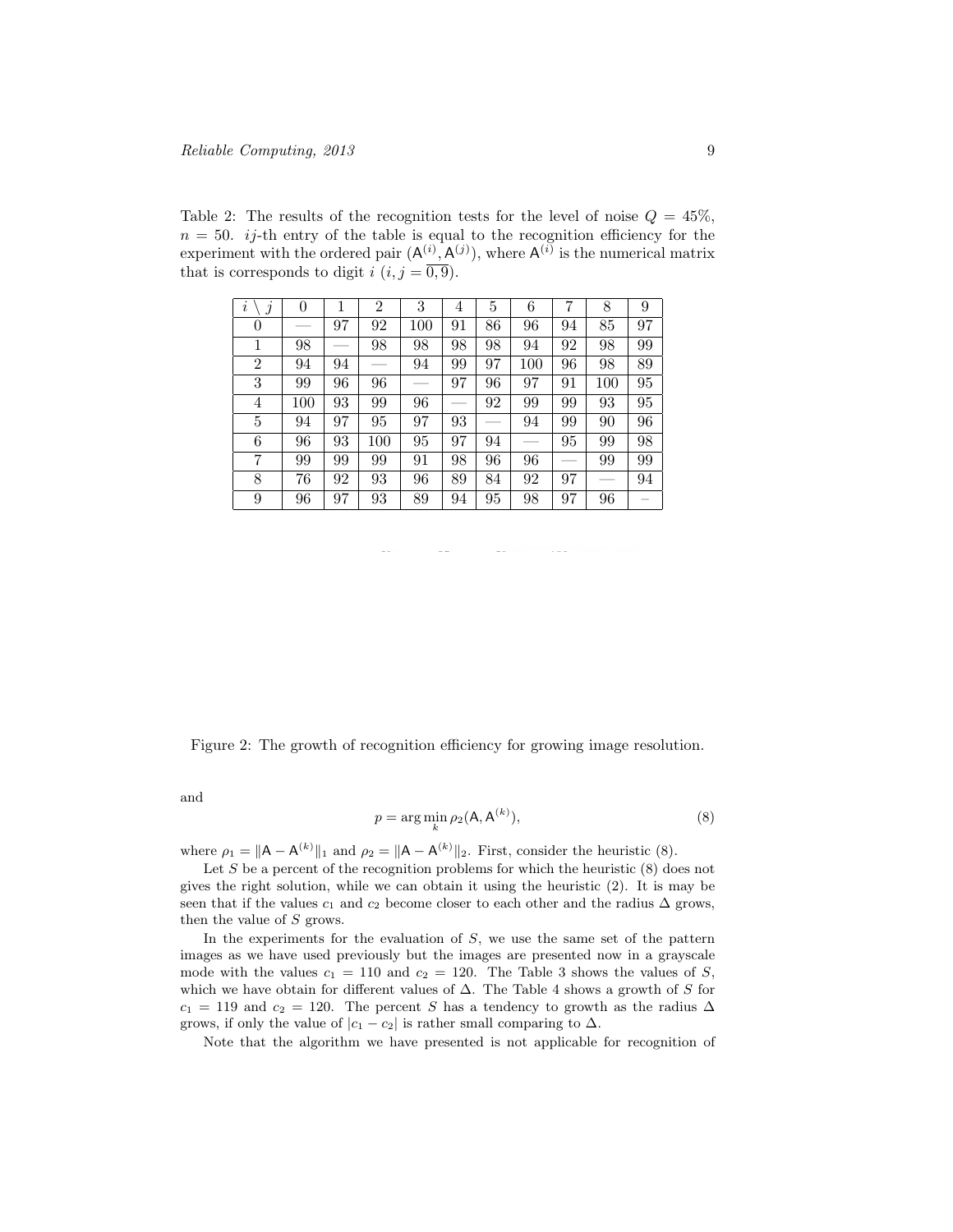|         | 10  | 25    | 50    | 75    | 100   |
|---------|-----|-------|-------|-------|-------|
| $S, \%$ |     | 5.4   | 7.4   | 16.2  | 23.5  |
| $P, \%$ | 100 | 99.93 | 99.79 | 99.72 | 99.81 |

Table 3: The percent S for the level of noise  $Q = 44\%$ ,  $c_1 = 110$ ,  $c_2 = 120$ .

Table 4: The percent S for the level of noise  $Q = 44\%, c_1 = 119, c_2 = 120$ .

|                            | 10                                            | -25 | $50^{\circ}$ | 75             | 100   |
|----------------------------|-----------------------------------------------|-----|--------------|----------------|-------|
| $S,\overline{\mathscr{G}}$ | 22.8                                          |     |              | 37.5 47.3 46.4 | 146.4 |
|                            | $P, \%$   99.71   99.6   99.8   99.72   99.82 |     |              |                |       |

raster images subjected to spatial displacements, i.e., rotations or shifts.

In the third computational experiment we compare the recognition efficiency of the heuristic (2) and the one of the heuristic (7) for the recognition problems that we construct in the following way.

Let A be some numerical matrix. Let us construct two matrices, both of which are obtained from A. We shall consider these matrices as pattern matrices denoting them as  $A^{(1)}$  and  $A^{(2)}$ . As we getting  $A^{(1)}$  from A, we change a rather small number of the matrix A elements but the changes are large. As we getting  $A^{(2)}$ , we change a majority of the matrix A elements but the changes are relatively small.

Denote by  $MP$  the percent of elements of A that we change obtaining  $\mathsf{A}^{(2)}$ . 100 − MP is the percent of elements of A that we change obtaining  $A^{(1)}$ . Let  $A^{(1)} := A$  and  $A^{(2)} := A$ . Construct the matrices  $A_M^{(1)}$  and  $A_M^{(2)}$  using randomness in such a manner that  $MP$  percent of their elements are 0's and 100 –  $MP$  percent of them are 1's. Fill these matrices independently. Then, let  $\eta_1$ ,  $\eta_2$  be random variables that take the values  $-1$  and 1 with equal probabilities, and let  $\xi_1$ ,  $\xi_2$  be independent random variables which have uniform distribution on the interval  $[0, 1]$ . For matrices  $\mathsf{A}^{(1)}$  and  $\mathsf{A}^{(2)}$ , let  $\Delta_1$  and  $\Delta_2$ , respectively, be some predefined radiuses of the intervals in which elements of the matrices are changing. Let  $\Delta_1 > \Delta_2$ .

Using elements of  $A_M^{(1)}$ , we change 100 – MP percent of elements of  $A^{(1)}$  in accordance with elements  $(\mathsf{A}_{M}^{(1)})_{ij}$ . If  $(\mathsf{A}_{M}^{(1)})_{ij} = 0$ , then we do not change the value of  $\mathsf{a}_{ij}^{(1)}$ , else

$$
\mathsf{a}_{ij}^{(1)}:=\mathsf{a}_{ij}^{(1)}+\lfloor \eta_1 \xi_1 \Delta_1 \rfloor\,,
$$

where  $\lvert \cdot \rvert$  denotes the operation of taking an integer part of a real number. And let us change  $MP$  percent of  $A^{(2)}$  elements. Positions of these elements are specified by elements of  $(\mathsf{A}^{(2)}_M)_{ij}$ . If  $(\mathsf{A}^{(2)}_M)_{ij} = 0$ , then

$$
\mathsf{a}_{ij}^{(2)}:=\mathsf{a}_{ij}^{(2)}+\lfloor \eta_2 \xi_2 \Delta_2 \rfloor\,,
$$

else the value of  $a_{ij}^{(2)}$  stays the same.

Assuming now that the matrix A is the matrix to be recognized and that  $A^{(1)}$  and  $A^{(2)}$  are the pattern matrices, we try to recognize the matrix A. For large values of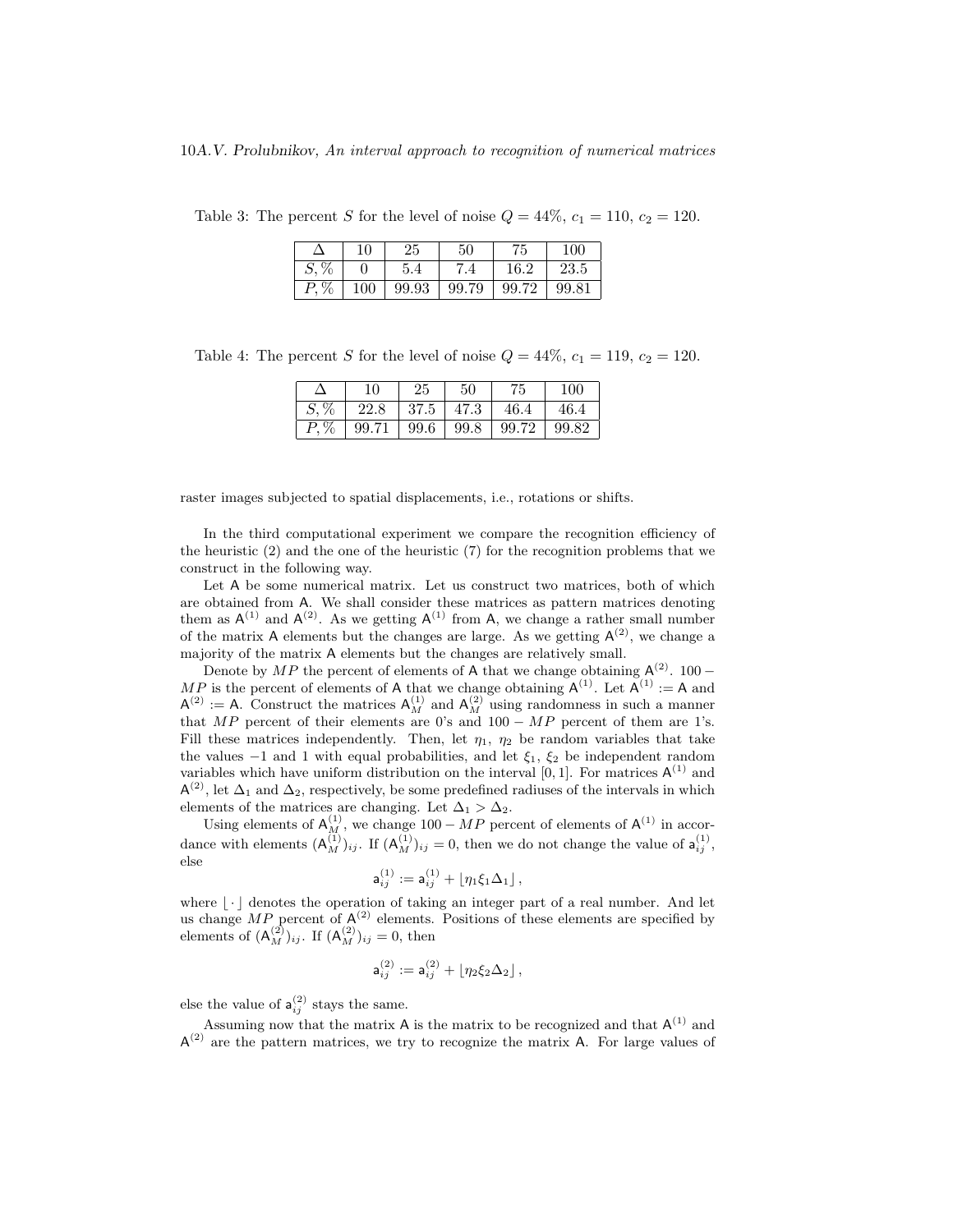$MP$ , since the majority of the matrix A elements are equal to corresponding elements of  $A^{(1)}$ , it is natural to suggest that the correct recognition is the recognition that gives  $A^{(1)}$  as a result. We can construct such matrices A,  $A^{(1)}$  and  $A^{(2)}$  that

$$
\rho_1(A, A^{(1)}) > \rho_1(A, A^{(2)}), \tag{9}
$$

when

$$
\delta_{\Xi}(\mathsf{A}, \mathsf{A}^{(1)}) < \delta_{\Xi}(\mathsf{A}, \mathsf{A}^{(2)}). \tag{10}
$$

The following matrices give us such an example:

$$
A = \begin{pmatrix} 0 & 0 & 4 & 1 \\ 1 & 3 & 1 & 0 \\ 1 & 2 & 0 & 2 \\ 0 & 4 & 0 & 1 \end{pmatrix}, A^{(1)} = \begin{pmatrix} 0 & 0 & 4 & 57 \\ 1 & 3 & 1 & 0 \\ 1 & 2 & 0 & 2 \\ 0 & 4 & 0 & 47 \end{pmatrix}, A^{(2)} = \begin{pmatrix} -3 & 0 & 14 & 1 \\ 5 & -3 & -3 & 8 \\ 8 & 0 & 6 & -1 \\ -2 & -6 & 0 & -7 \end{pmatrix}.
$$

Here the values of elements of A are randomly and uniformly chosen from the interval [0, 5],  $MP = 90$ ,  $\Delta_1 = 60$ ,  $\Delta_2 = 10$ ,  $v = 10$ . For these matrices, we have

$$
\rho_1(\mathsf{A}, \mathsf{A}^{(1)}) = 102 > 73 = \rho_1(\mathsf{A}, \mathsf{A}^{(2)}),
$$

while

$$
\delta_{\Xi}(\mathsf{A}, \mathsf{A}^{(1)}) \approx 0.312 < 2.359 \approx \delta_{\Xi}(\mathsf{A}, \mathsf{A}^{(2)}).
$$

For an experiment, let A be a  $10 \times 10$ -matrix whith elements that are randomly and uniformly chosen integers from the interval [110, 120]. Taking  $MP = 90\%$  and taking the same as above values of  $\Delta_1$  and  $\Delta_2$ , we generate such matrices  $\mathsf{A}^{(1)}$  and  $A^{(2)}$  that (9) holds. For more than 95% of the recognition trials, we have (10) and so we have  $A^{(1)}$  as a result of recognition. It is appropriate to accept these results as correct since 90% of corresponding elements of A and  $A^{(1)}$  are equal to each other, while 90% of corresponding elements of A and  $A^{(2)}$  are different.

As the percent  $MP$  decrease, the results of recognition become worse for the same values of  $\Delta_1$  and  $\Delta_2$ . The results for some other values of MP and  $\Delta_1$  are shown in the Table 5. These results demonstrate that, using the presented heuristic, we take into account aggregate variation of matrix elements rather than large variations of a small number of the elements.

# 5 Conclusions

We present an interval approach to recognition of numerical matrices. The heuristic we use is a minimization of the proposed measure of closeness between two matrices. For computing the measure, we construct the interval linear system associated with the matrices. We take the Lebesgue measure of its united solution set as the measure of closeness. Using the heuristic, we construct a recognition algorithm. The recognition algorithm has quadratic computational complexity. The computational experiments show that the presented heuristic provides good results for recognition of raster images and that its recognition efficiency grows as a resolution of the images grows. Also experiments show that the heuristic takes into account some aggregate variation of matrix elements rather than large variations of a small number of the elements.

## Acknowledgements

The author is grateful to S.P. Shary for his attention and comments.